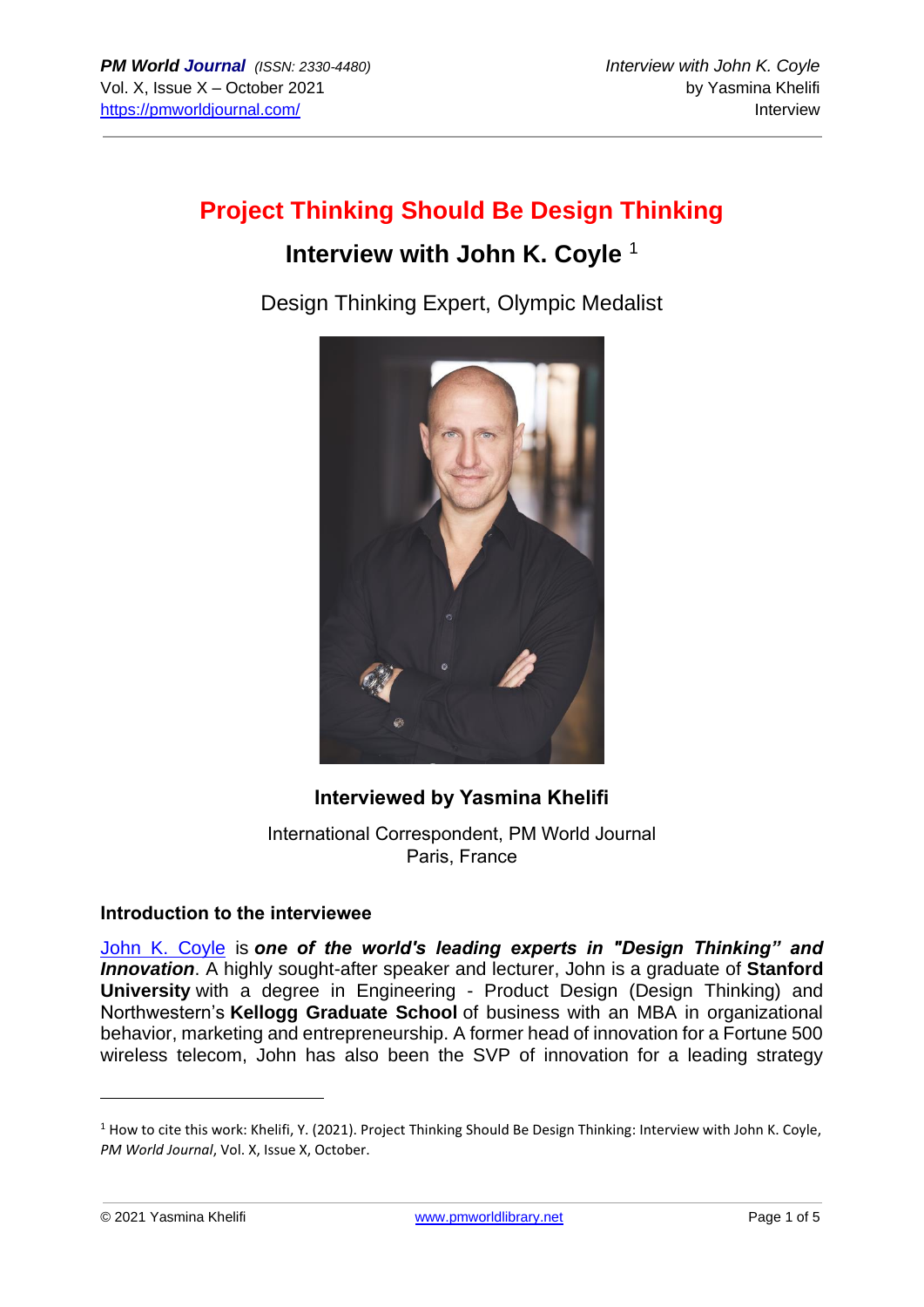consultancy. John is a world class athlete in two sports (cycling and speedskating) and an **Olympic silver medalist,** as well as an NBC Olympic Sports analyst, and a guest lecturer on Innovation at several leading universities (Kellogg, Marquette, CEDIM).

John is a two-time TEDx speaker, and an award-winning author of two books, including the (2018) best seller: *Design For Strengths: Applying Design Thinking to Individual and Team Strengths.* John is also a thought leader in the field of "chronoception" - the neuroscience and psychology of how humans process time. Learn more at his website [www.johnkcoyle.com](http://www.johnkcoyle.com/)

**Interview**

• • •

**Q1:** First of all, thank you for accepting an interview request from PMWJ. You wrote a book about strengths, whereas we talk a lot about improving weaknesses as a project manager. Could you explain why it is important to know your strengths?

**John Coyle (Coyle):** We are programmed from youth to overcome obstacles, learn new things and to fix weaknesses. However, I would contend that there is a difference between skill gaps and true weaknesses. Project managers are trained to find the "weak link" in any program – which is a good thing. However, if the next step to addressing the "weak link" is to ask the person or group to fix their weakness, sometimes that can derail the entire project. Better to design around or find another way.

**Q2:** Could you tell us more about the process design thinking to strength you've developed?

**Coyle**: Design Thinking is a process – and a mindset – out of Stanford's d.school (Design School) used by some of the world's most successful companies (Google, Apple, Cisco etc.) The process is comprised of 5 main steps when working through a difficult challenge:

- 1) Acceptance (you can solve a problem you are not willing to have),
- 2) Definition (do you really understand the complexities surrounding this problem?)
- 3) Empathy (do you really understand the human emotions and equations around this problem?)
- 4) Ideation (generate human-centered ideas to solve the problem
- 5) Test/prototype (fast fail different solutions until you get traction.) More important, though, is the mindset.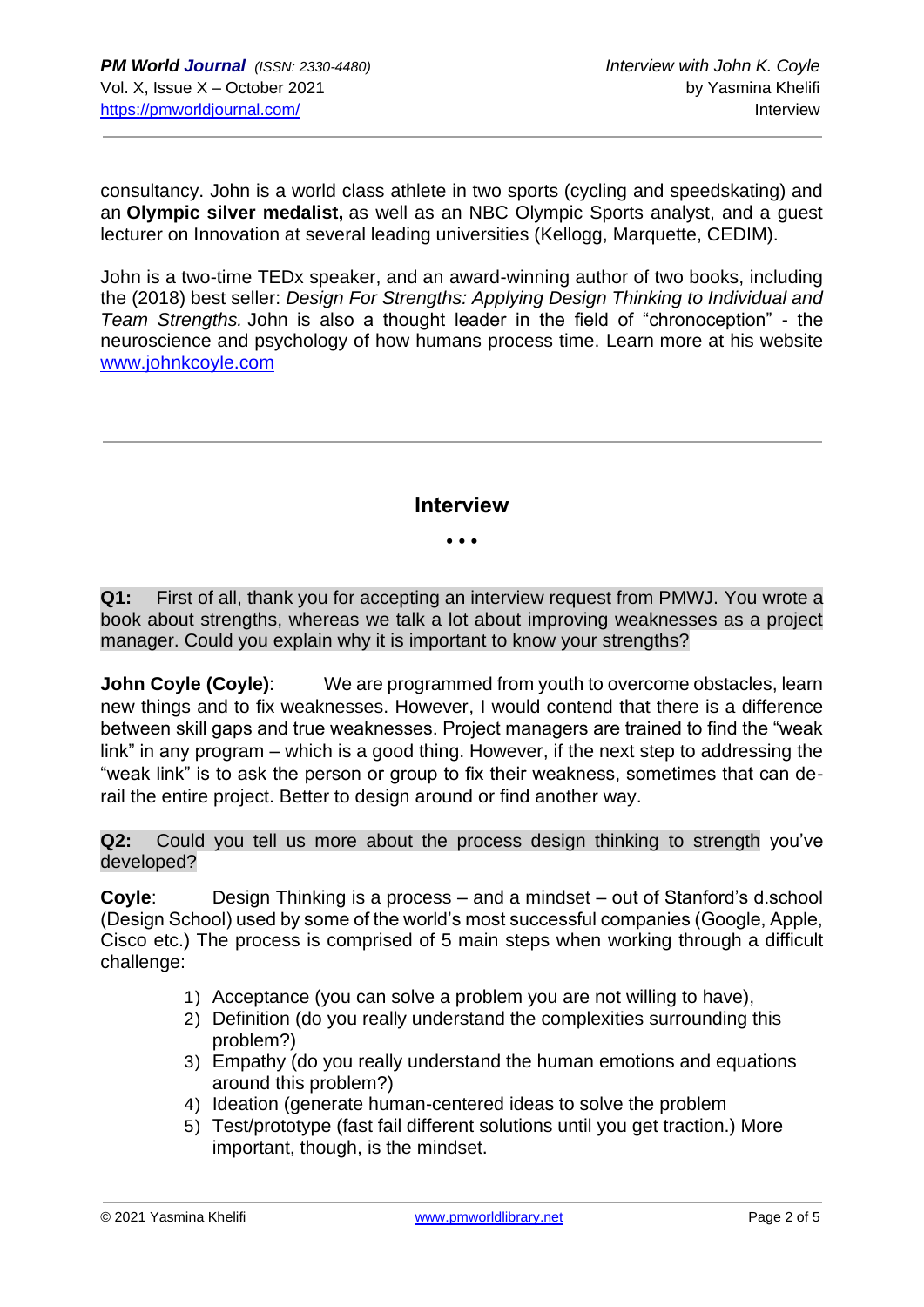At first the mindset of a detached analytical scientist – not anchored to any particular approach or solution until steps  $1 - 4$  are concluded. This allows for new, non-obvious solutions to emerge, and then, the passionate approach of a human-centered empathic problem solver – pushing things forward with care. Usually these two get inverted in problem solving…

#### **Q3:** Was this process/framework impacted by Covid19 pandemic?

**Coyle**: Well, yes and no. Per the above, the "obvious" solution to Covid-19 in my case (someone who prior to Covid-19 was paid to stand in front of enclosed rooms with large #'s of people shoulder to shoulder to give speeches) was to hunker down, stay home, be frugal and wait for it all to be over. But my design thinking background challenged me on this. Occam's Razor suggests that the simplest solution to any given problem is the right one… But I would argue that his is only true for simple problems. In this case this was a more complex problem worth redefining. So instead of accepting the simple notion "if you travel and try to work, you'll make no money and get sick." Instead, I reframed the challenge this way, "what I want is to travel and make money and what I don't want is to get sick or get anyone else sick." And hence I decided to sell all my worldly belongings and buy a luxurious RV and travel around the country visiting (carefully) friends and doing virtual talks from exotic locations. It was an amazing year…

**Q4:** You were an Olympic athlete for the USA. Since the beginning of this outbreak,many people have struggled. Lockdown was hard. To me, as an Olympic athlete, used to discipline, sacrifices, yen "learned" to be strong mentally and you had an advantage. Was it the case? If so, how has your experiences helped you?

**Coyle**: Perhaps I did – or at least my design thinking background, along with the willingness to make hard choices and sacrifices allowed me to ditch the safety and normalcy of the pre-Covid-19 world and do what, in hindsight, was the exact right thing, to travel, have experiences and expand my horizons through travel and friendships restoked in the heart of the lockdown. I did a bit of the same thing back in my Olympic days – when the Olympic program wasn't working for me – I ditched it and decided to train myself and went from an also-ran to a world record breaker and silver medalist in the Olympics.

**Q5:** Project management, agility: are there concepts also used for Olympic athletes? In what ways?

**Coyle**: For sure – you set goals and outcomes, identify critical success factors, and then plan the work and work the plan. Like real life you have to adjust as you gather new information and feedback. Like real life, outcomes can be unpredictable. Like real life it can be very time consuming….

**Q6:** What changes do you foresee in the Olympic World in the post Covid era?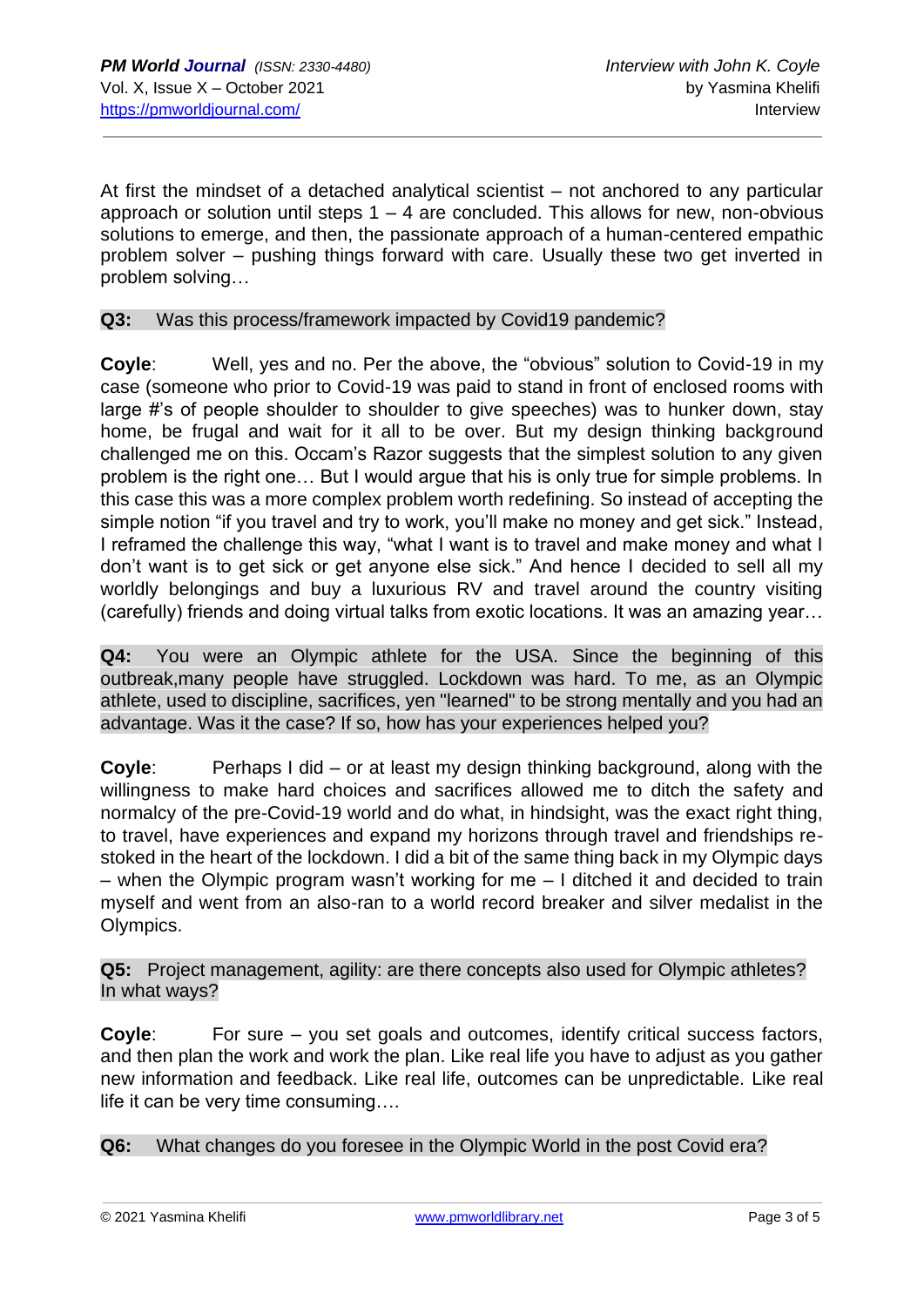**Coyle**: Nothing too dramatic. The Spanish flu went away, so will Covid-19. That said, when I was an athlete and traveling all around the world we were constantly sick with colds and flu's from being exposed to different bugs and climates and having our systems worn down from all the travel and stress. I fully expect that elite athletes will be more socially distanced in the future in locker rooms, etc. and probably be wearing masks in proximity to other athletes before important events.

**Q7:** Do you see common points between project managers and Olympic athletes? Which ones?

**Coyle**: Of course. Every athlete is also a project manager – setting goals, identifying critical success factors and barriers, laying out a plan and then working it. In some ways the world of an athlete is simpler – "winning" is clearer and there are fewer exogenous factors that can intrude. One thing that is true in both cases (and back to design thinking) is that empathy is the key. You can yell at people all you want to try to get them to do their tasks better or more on time, but at the end of the day with empathy and empowerment comes intrinsic motivation which is vastly more powerful than extrinsic motivation.

### **Q8:** What would you advise to project managers to thrive in the post Covid era?

**Coyle**: I once was a PM at Goldman Sachs for the Y2K conversion. I was dealing with old-school Cobol coders who didn't give a damn about what I was up to and created all kinds of obstacles – including even finding time to meet. One particular leader was the thorn in my side. He led one of the most important systems at Goldman and made every attempt to avoid meeting me. Even when I did meet with him, he never turned around. For a while I was angry and venting. But… I did not have empathy. Eventually I began to see the world through his lens and that soon I would be gone and he would still have his highly stressful job ahead of him. So… I modified a Dilbert cartoon to look like him and changed the dialog to ask something like "how many times will I have to meet with Mordecai before he turns his chair around." The next time I visited his office he turned around, laughed and smiled and after that it was mostly smooth sailing. Covid-19 will go away but it will leave us all changed and empathy for the new situations of all those we manage will be the key to success.

#### **Q9:** Do you have a last message to PWJ readers, please?

**Coyle**: Plan a future to really live today and create a yesterday worth remembering.